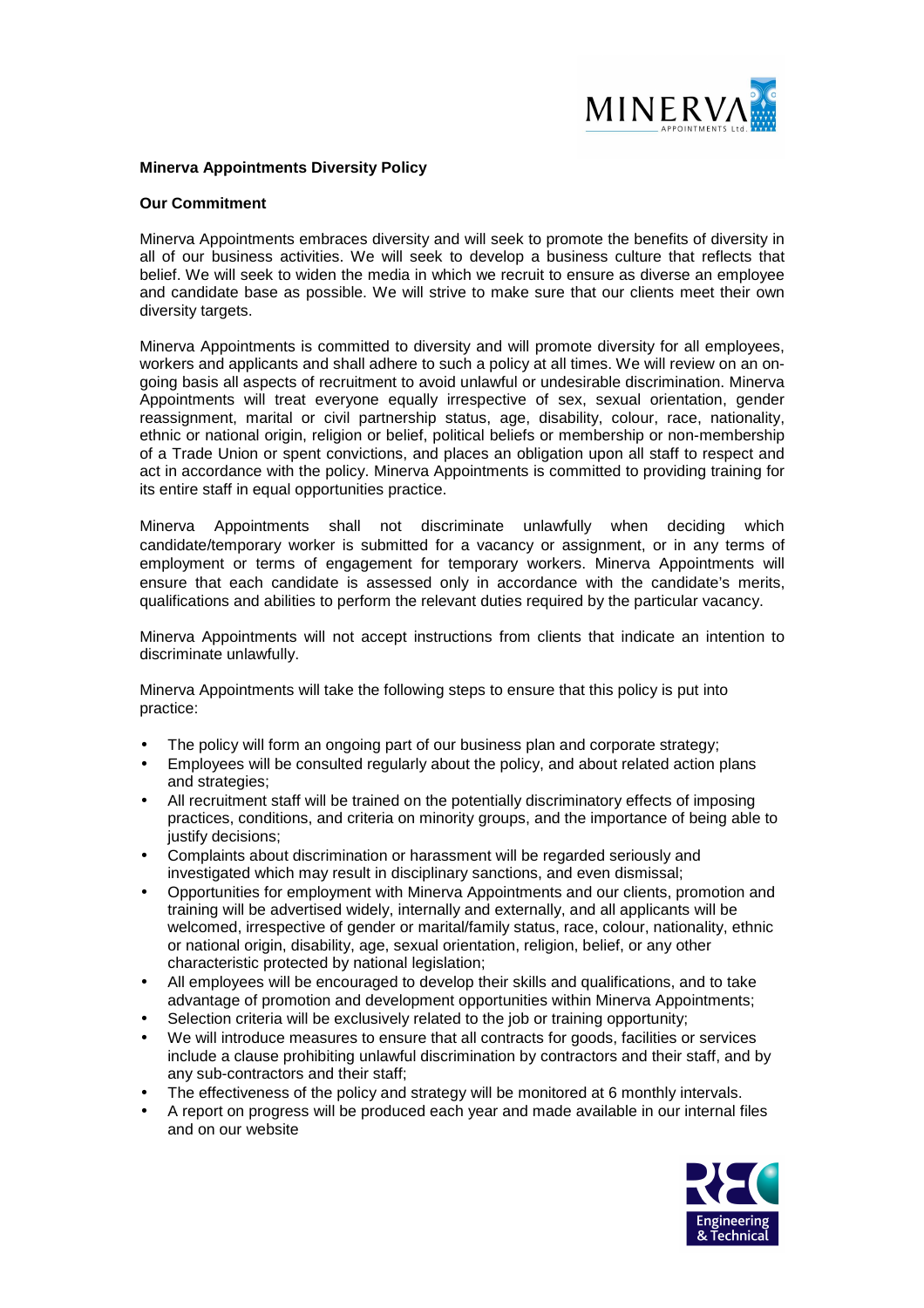

# **Who takes responsibility to make sure this policy works?**

# All Employees

All employees have a responsibility to ensure that this policy is put into practice. We expect a personal commitment from each member of staff in making it effective and in setting an exemplary standard for others to follow.

Additional and specific responsibilities apply to those who manage staff and to those who are involved in recruitment, promotion, training and development. All individual employees have a responsibility to:

- Understand the value and benefits of diversity;
- Familiarise themselves with this policy, follow it, and ensure that any staff for whom they are responsible do so as well;
- Draw to the attention of their line manager any instances of apparent discrimination or any perceived problem in relation to employment or to the provision of products and services;
- Comply with, and promote Minerva Appointments policy and procedures with regard to managing diversity.

#### The Management

The management of the company is responsible for reporting on progress against diversity targets on an annual basis and for ensuring that this is communicated to employees, job applicants and clients through the Minerva Appointments website and in the diversity report.

The management of the company are also employees of the company, and such have the same responsibility as any other employee, but with a greater emphasis on promoting the policy ensuring that Minerva Appointments has fully inclusive culture.

# **How do we monitor this policy to ensure that it is working?**

We will regularly collect, monitor and analyse information on the gender, age, ethnic and racial backgrounds, and disabilities of employees and applicants to assess the application and effectiveness of this policy, and highlight areas to be addressed. The information will be held in strictest confidence and will only be used to promote diversity and prevent unlawful discrimination.

Any patterns of under-representation (for example, where one gender or race appears to have a consistently reduced chance of promotion) will be fully investigated in conjunction with HR, and any discriminatory practices identified and eliminated. Similarly we will work to ensure that our candidate pool which is available to clients is representative of the industry we serve and if a particular group is under-represented action will be taken to remedy the situation.

We commit to undertaking a formal review of this policy at least once every year and to communicate changes to employees. Overall responsibility for this lies with Mr Matthew Roberts, Director.